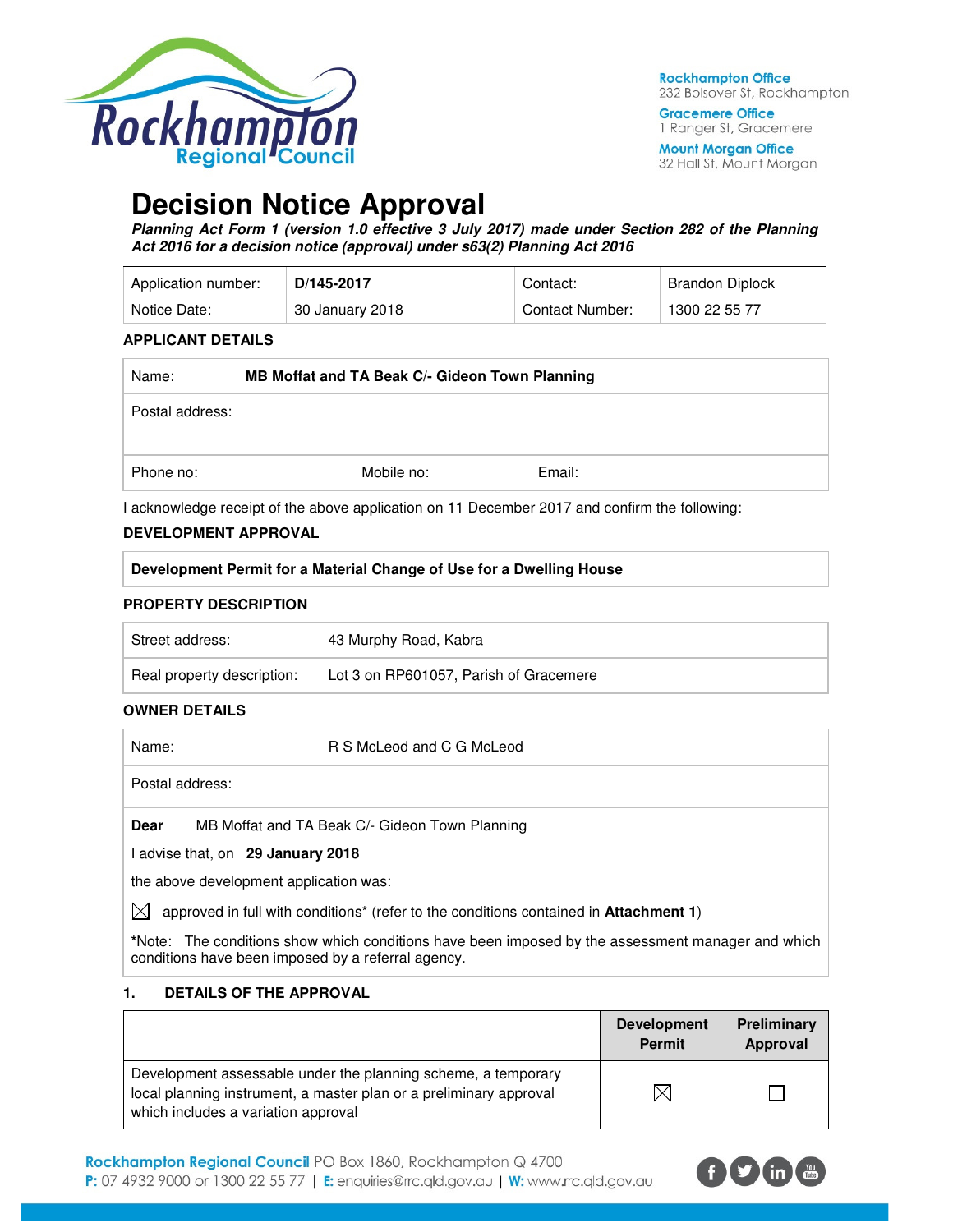# **2. CONDITIONS**

This approval is subject to the conditions in Attachment 1.

#### **3. FURTHER DEVELOPMENT PERMITS REQUIRED**

Please be advised that the following development permits are required to be obtained before the development can be carried out:

| Type of development permit required | Subject of the required development permit |
|-------------------------------------|--------------------------------------------|
| <b>Operational Works</b>            | Access Works                               |
| <b>Building Works</b>               |                                            |
| Plumbing and Drainage Works         |                                            |
| 4.<br><b>SUBMISSIONS</b>            | nil                                        |

# **5. REFERRAL AGENCIES** NIL

## **6. THE APPROVED PLANS**

#### **The approved development must be completed and maintained generally in accordance with the approved drawings and documents:**

| Plan/Document Name                                   | <b>Plan/Document Reference</b> | Dated           |
|------------------------------------------------------|--------------------------------|-----------------|
| Site Plan – Proposed Dwelling (Building<br>Envelope) | Not Numbered                   | 5 December 2017 |

## **7. CURRENCY PERIOD FOR THE APPROVAL (S.85)**

The standard relevant periods stated in section 85 of Planning Act 20016 apply to each aspect of development in this approval, if not stated in the conditions of approval attached.

# **8. STATEMENT OF REASONS**

| Description of the<br>development      | The proposed development is for a Material Change of Use - Dwelling House                                                                                                                                                                                                                                                                                           |  |
|----------------------------------------|---------------------------------------------------------------------------------------------------------------------------------------------------------------------------------------------------------------------------------------------------------------------------------------------------------------------------------------------------------------------|--|
| <b>Reasons for decision</b>            | The subject site and adjoining properties are currently being used for<br>a)<br>rural purposes with no foreseeable industrial development plans.<br>Therefore the use of a Dwelling House to support the rural activity is<br>considered to be an acceptable interim development solution.                                                                          |  |
|                                        | The proposal can be appropriately conditioned, should the land be used<br>b)<br>for industrial purposes in the near future.                                                                                                                                                                                                                                         |  |
|                                        | The proposed use does not compromise the strategic framework in the<br>C)<br>Rockhampton Region Planning Scheme 2015;                                                                                                                                                                                                                                               |  |
|                                        | Assessment of the development against the relevant zone purpose,<br>d)<br>planning scheme codes and planning scheme policies demonstrates<br>that the proposed development will not cause significant adverse<br>impacts on the surrounding natural environment, built environment and<br>infrastructure, community facilities, or local character and amenity; and |  |
|                                        | The proposed development does not compromise the relevant State<br>e)<br>Planning Policy.                                                                                                                                                                                                                                                                           |  |
| <b>Assessment</b><br><b>Benchmarks</b> | The proposed development was assessed against the following assessment<br>benchmarks:                                                                                                                                                                                                                                                                               |  |
|                                        | Strategic Framework;                                                                                                                                                                                                                                                                                                                                                |  |
|                                        | Medium impact industry zone code;                                                                                                                                                                                                                                                                                                                                   |  |
|                                        | Access, parking and transport Code;<br>٠                                                                                                                                                                                                                                                                                                                            |  |
|                                        | Stormwater management code; and<br>٠                                                                                                                                                                                                                                                                                                                                |  |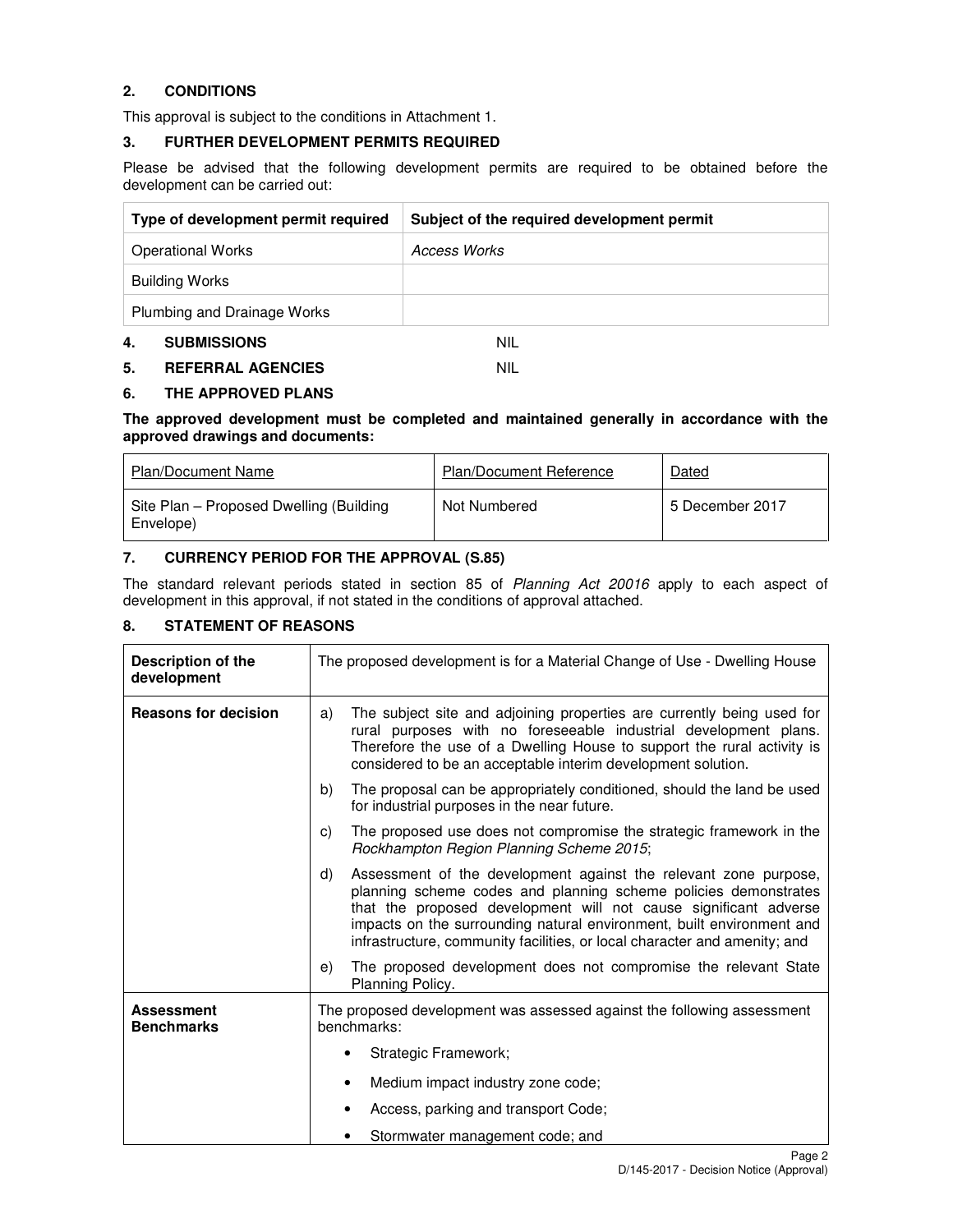|                                            | Water and sewer code.                                                                                                                                  |                                                                                                                                                                                                                                                                                                                                                                                                                                                                                                                                                                                                                                                                             |  |
|--------------------------------------------|--------------------------------------------------------------------------------------------------------------------------------------------------------|-----------------------------------------------------------------------------------------------------------------------------------------------------------------------------------------------------------------------------------------------------------------------------------------------------------------------------------------------------------------------------------------------------------------------------------------------------------------------------------------------------------------------------------------------------------------------------------------------------------------------------------------------------------------------------|--|
| <b>Compliance with</b><br>benchmarks       | The development was assessed against all of the assessment benchmarks<br>listed above and complies with all of these with the exceptions listed below. |                                                                                                                                                                                                                                                                                                                                                                                                                                                                                                                                                                                                                                                                             |  |
|                                            | <b>Assessment</b><br><b>Benchmark</b>                                                                                                                  | Reasons for the approval despite non-<br>compliance with benchmark                                                                                                                                                                                                                                                                                                                                                                                                                                                                                                                                                                                                          |  |
|                                            | Medium Impact Industry<br>Zone Code                                                                                                                    | The proposal for a Dwelling House (building<br>envelope) within the Medium Impact Industry<br>Zone is generally not consistent with the purpose<br>of the zone. Notwithstanding, the subject site and<br>adjoining properties are currently used for rural<br>purposes. It is not anticipated that an industrial<br>use will commence until beyond 2026 and as<br>such, the interim use of a Dwelling House will not<br>reduce the functionality of future industry uses on<br>the site or in the surrounding area. Furthermore,<br>should an industrial use commence on site, there<br>is potential for the Dwelling House to be converted<br>into a Caretakers Residence. |  |
| <b>Matters prescribed by</b><br>regulation | The State Planning Policy - Part E;<br>(i)                                                                                                             |                                                                                                                                                                                                                                                                                                                                                                                                                                                                                                                                                                                                                                                                             |  |
|                                            | The Central Queensland Regional Plan;<br>(ii)                                                                                                          |                                                                                                                                                                                                                                                                                                                                                                                                                                                                                                                                                                                                                                                                             |  |
|                                            | (iii)                                                                                                                                                  | The Rockhampton Region Planning Scheme 2015;                                                                                                                                                                                                                                                                                                                                                                                                                                                                                                                                                                                                                                |  |
|                                            | (iv) Surrounding use of adjacent premises in terms of commensurate and<br>consistent development form; and                                             |                                                                                                                                                                                                                                                                                                                                                                                                                                                                                                                                                                                                                                                                             |  |
| (v)                                        |                                                                                                                                                        | The common material, being the material submitted with the application.                                                                                                                                                                                                                                                                                                                                                                                                                                                                                                                                                                                                     |  |

#### **9. RIGHTS OF APPEAL**

The rights of an applicant to appeal to a tribunal or the Planning and Environment Court against a decision about a development application are set out in chapter 6, part 1 of the Planning Act 2016. For particular applications, there may also be a right to make an application for a declaration by a tribunal (see chapter 6, part 2 of the Planning Act 2016).

#### Appeal by an applicant

An applicant for a development application may appeal to the Planning and Environment Court against the following:

- the refusal of all or part of the development application
- a provision of the development approval
- the decision to give a preliminary approval when a development permit was applied for
- a deemed refusal of the development application.

An applicant may also have a right to appeal to the Development tribunal. For more information, see schedule 1 of the Planning Act 2016.

The timeframes for starting an appeal in the Planning and Environment Court are set out in section 229 of the Planning Act 2016.

**Attachment 2** is an extract from the Planning Act 2016 that sets down the applicant's appeal rights and the appeal rights of a submitter.

#### **10. WHEN THE DEVELOPMENT APPROVAL TAKES EFFECT**

This development approval takes effect: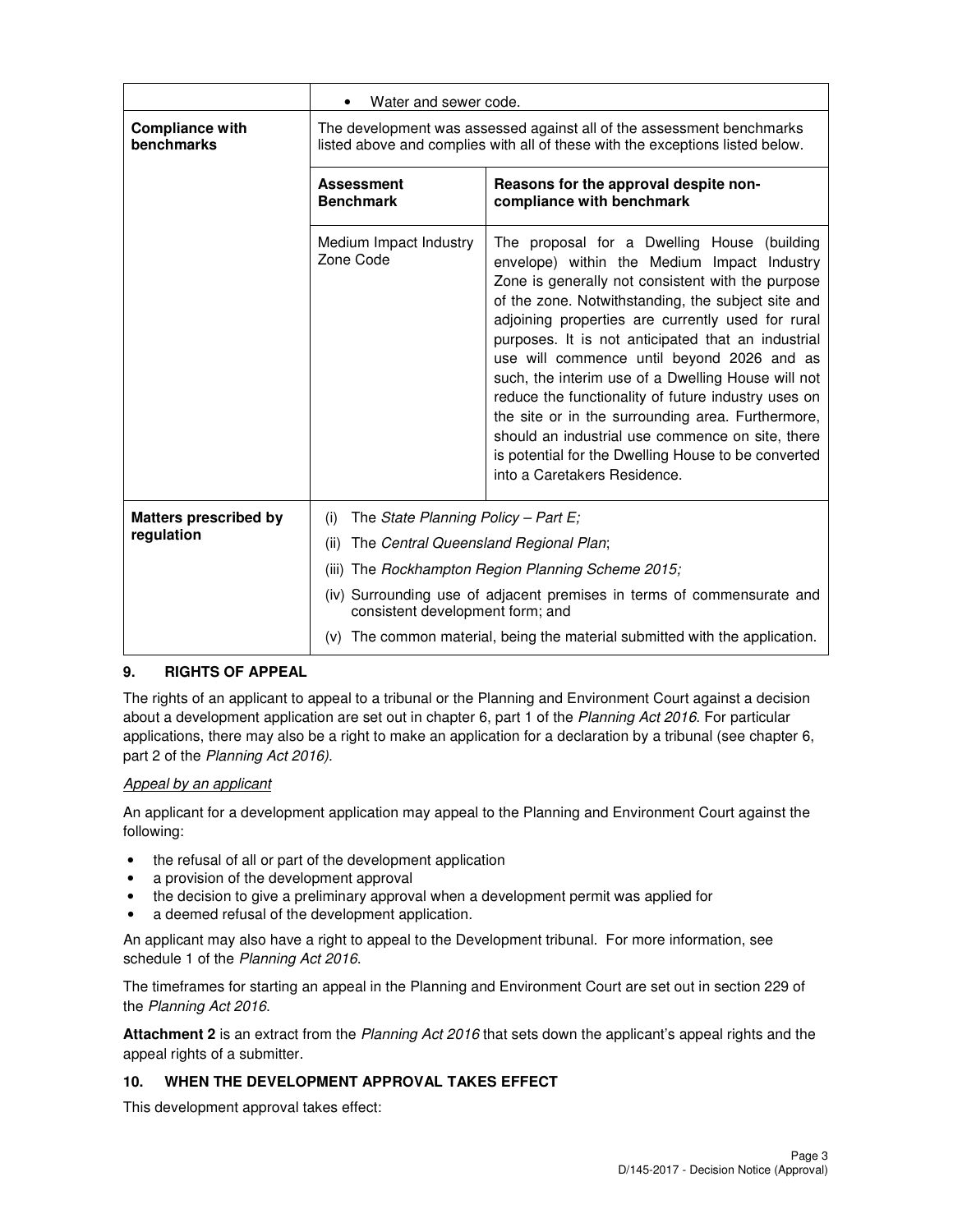- From the time the decision notice is given – if there is no submitter and the applicant does not appeal the decision to the court.

Or

- When the submitter's appeal period ends – if there is a submitter and the applicant does not appeal the decision to the court.

Or

- Subject to the decision of the court, when the appeal is finally decided – if an appeal is made to the court.

This approval will lapse unless substantially commenced within the above stated relevant periods (refer to sections 85 of Planning Act 2016 for further details).

#### **11. ASSESSMENT MANAGER**

| Name: | Tarnya Fitzgibbon<br><b>COORDINATOR</b><br><b>DEVELOPMENT ASSESSMENT</b> | Signature: | Date: | 30 January 2018 |
|-------|--------------------------------------------------------------------------|------------|-------|-----------------|
|-------|--------------------------------------------------------------------------|------------|-------|-----------------|

#### **Attachment 1 – Conditions of the approval**

Part 1 - Conditions imposed by the assessment manager [Note: where a condition is imposed about infrastructure under Chapter 4 of the Planning Act 2016, the relevant provision of the Act under which this condition was imposed must be specified.]

#### **Attachment 2—Extract on appeal rights**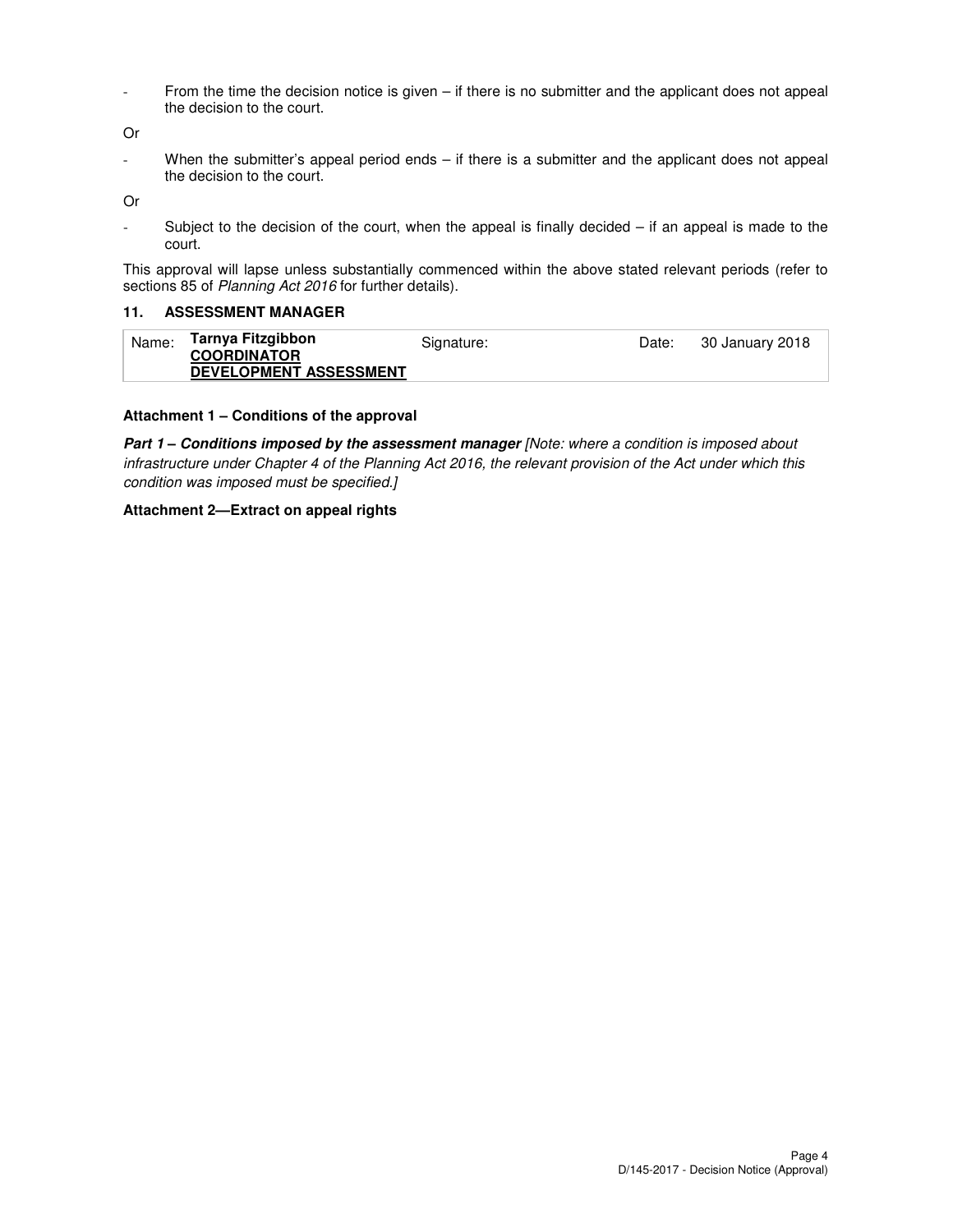

# **Attachment 1 – Part 1**

# **Rockhampton Regional Council Conditions**

PLANNING ACT 2016

# 1.0 ADMINISTRATION

- 1.1 The Developer and his employee, agent, contractor or invitee is responsible for ensuring compliance with the conditions of this development approval.
- 1.2 Where these Conditions refer to "Council" in relation to requiring Council to approve or to be satisfied as to any matter, or conferring on the Council a function, power or discretion, that role may be fulfilled in whole or in part by a delegate appointed for that purpose by the Council.
- 1.3 All conditions, works, or requirements of this development approval must be undertaken, completed, and be accompanied by a Compliance Certificate for any operational works required by this development approval:
	- 1.3.1 to Council's satisfaction;
	- 1.3.2 at no cost to Council; and
	- 1.3.3 prior to the commencement of the use unless otherwise stated.
- 1.4 Infrastructure requirements of this development approval must be contributed to the relevant authorities, where applicable, at no cost to Council, prior to the commencement of the use, unless otherwise stated.
- 1.5 The following further Development Permits must be obtained prior to the commencement of any works associated with their purposes:
	- 1.5.1 Operational Works:
		- (i) Access Works;
	- 1.5.2 Plumbing and Drainage Works; and
	- 1.5.3 Building Works.
- 1.6 All Development Permits for Operational Works and Plumbing and Drainage Works must be obtained prior to the issue of a Development Permit for Building Works.
- 1.7 All works must be designed, constructed and maintained in accordance with the relevant Council policies, guidelines and standards, unless otherwise stated.
- 1.8 All engineering drawings/specifications, design and construction works must be in accordance with the requirements of the relevant Australian Standards and must be approved, supervised and certified by a Registered Professional Engineer of Queensland.

# 2.0 APPROVED PLANS AND DOCUMENTS

2.1 The approved development must be completed and maintained generally in accordance with the approved plans and documents, except where amended by any condition of this development approval:

| <b>Plan/Document Name</b>                            | Plan/Document Reference | Dated           |
|------------------------------------------------------|-------------------------|-----------------|
| Site Plan - Proposed Dwelling<br>(Building Envelope) | Not Numbered            | 5 December 2017 |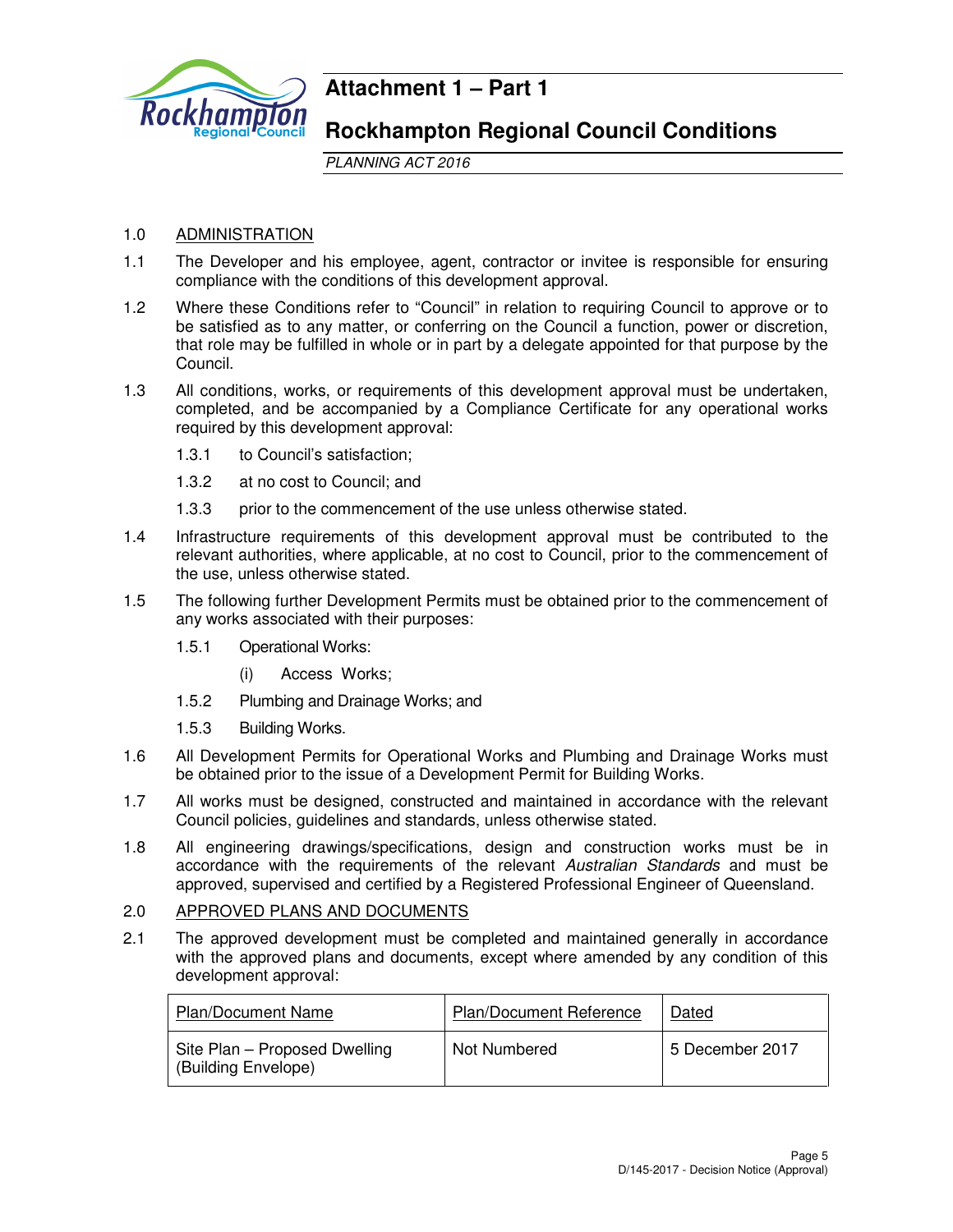- 2.2 Where there is any conflict between the conditions of this development approval and the details shown on the approved plans and documents, the conditions of this development approval must prevail.
- 2.3 Where conditions require the above plans or documents to be amended, the revised document(s) must be submitted for approval by Council prior to the submission of an application for a Development Permit for Operational Works or Building Works.

# 3.0 ACCESS WORKS

- 3.1 A Development Permit for Operational Works (access works) must be obtained prior to the commencement of any access works on the development site.
- 3.2 All access works must be designed and constructed in accordance with the approved plans (refer to condition 2.1), Capricorn Municipal Development Guidelines, Australian Standard AS2890 "Parking facilities" and the provisions of a Development Permit for Operational Works (access works).
- 3.3 The existing access from Murphy Road to the development must be upgraded to comply with the requirements of the Capricorn Municipal Development Guidelines.

# 4.0 PLUMBING AND DRAINAGE WORKS

- 4.1 All internal plumbing and drainage works must be designed and constructed in accordance with the approved plans (refer to condition 2.1), Capricorn Municipal Development Guidelines, Water Supply (Safety and Reliability) Act 2008, Plumbing and Drainage Act 2002, Council's Plumbing and Drainage Policies and the provisions of a Development Permit for Plumbing and Drainage Works.
- 4.2 On-site sewerage treatment and disposal must be provided in accordance with the Queensland Plumbing and Wastewater Code and Council's Plumbing and Drainage Policies.
- 4.3 The on-site sewerage treatment and disposal area must not be located within the existing water course or conflict with the separation distance as detailed with the Queensland Plumbing and Wastewater Code.
- 4.4 On-site water supply for domestic and fire fighting purposes must be provided and may include the provision of a bore, dams, water storage tanks or a combination of each. The water storage must be easily accessible having regard to pedestrian and vehicular access.
- 4.5 The on-site sewerage treatment and disposal area must be contained within the proposed Building Envelope.

# 5.0 ROOF AND ALLOTMENT DRAINAGE WORKS

- 5.1 All roof and allotment drainage works must be designed and constructed in accordance with the approved plans (refer to condition 2.1), Queensland Urban Drainage Manual, Capricorn Municipal Development Guidelines and sound engineering practice.
- 5.2 All roof and allotment runoff from the development must be discharged such that it must not impair or change the natural flow of runoff water or cause a nuisance or worsening to surrounding land or infrastructure.

# 6.0 SITE WORKS

- 6.1 All earthworks must be undertaken in accordance with Australian Standard AS3798 "Guidelines on earthworks for commercial and residential developments".
- 6.2 Site works must be constructed such that they do not, at any time, in any way restrict, impair or change the natural flow of runoff water, or cause a nuisance or worsening to surrounding land or infrastructure.

# 7.0 BUILDING WORKS

7.1 All structures must be contained within the proposed building envelope.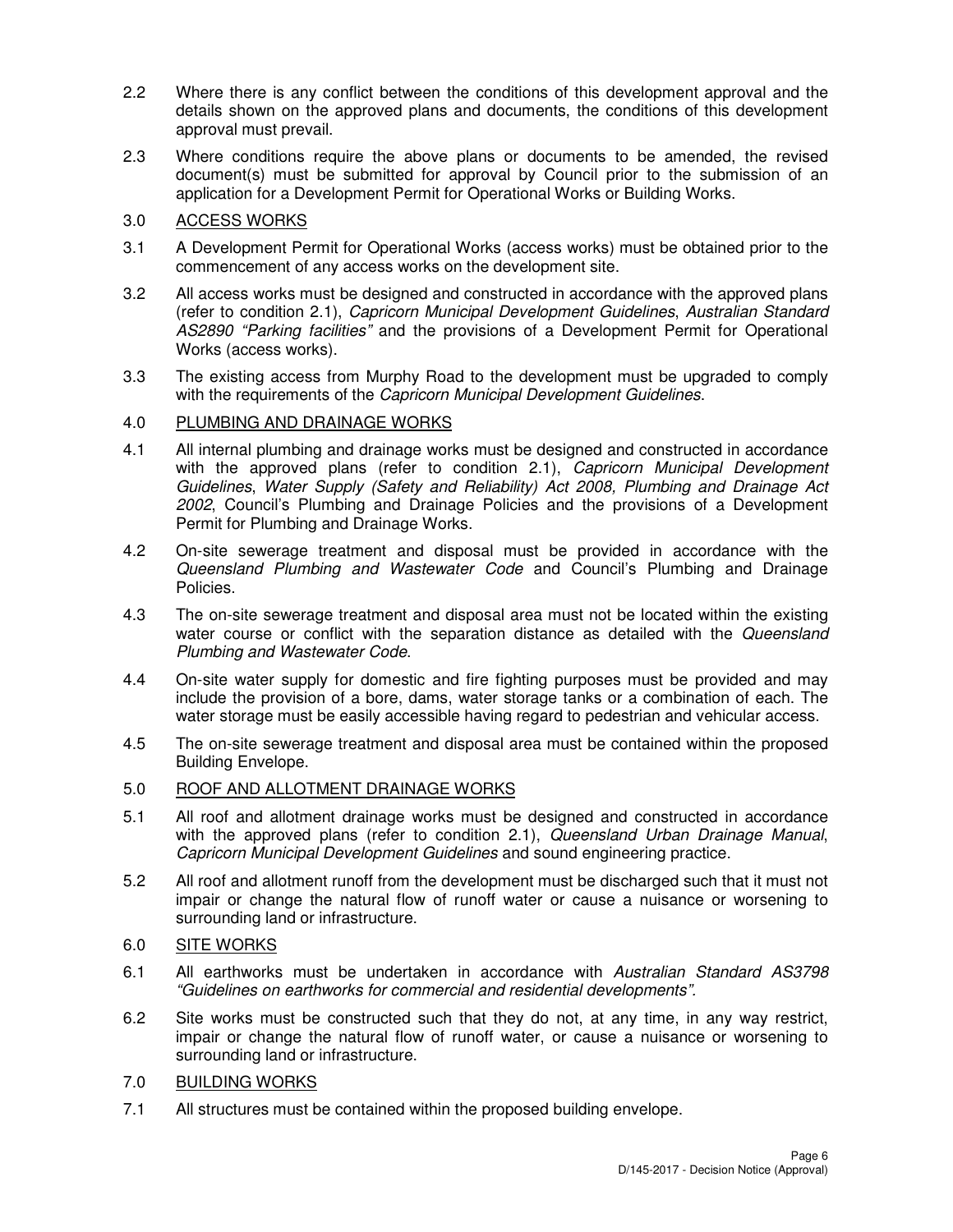- 7.2 Structures must not be located within the on-site sewerage treatment and disposal area or conflict with the separation distances, in accordance with the Queensland Plumbing and Wastewater Code.
- 7.3 Should the land be used for industrial purposes in the future, the Dwelling House must be converted into a Caretaker's Residence.

# 8.0 ELECTRICITY

- 8.1 Electricity services must be provided to the development in accordance with the standards and requirements of the relevant service provider.
- 8.2 Evidence must be provided that electricity services are available to the development in accordance with the standards and requirements of the relevant service provider, prior to the commencement of the use.

## 9.0 TELECOMMUNICATIONS

- 9.1 Telecommunications services must be provided to the development in accordance with the standards and requirements of the relevant service provider.
- 9.2 Evidence that the development is provided with telecommunications services from the relevant service provider must be provided to Council, prior to the commencement of the use.

Note: The Telecommunications Act 1997 (Cth) specifies where the deployment of optical fibre and the installation of fibre-ready facilities is required.

Note: For telecommunications services, written evidence must be in the form of either a "Telecommunications Infrastructure Provisioning Confirmation" where such services are provided by Telstra or a "Notice of Practical Completion" where such services are provided by the NBN.

# 10.0 ASSET MANAGEMENT

- 10.1 Any alteration necessary to electricity, telephone, water mains, sewerage mains, and/or public utility installations resulting from the development or in connection with the development, must be undertaken and completed at no cost to Council.
- 10.2 Any damage to existing stormwater, water supply and sewerage infrastructure, kerb and channel, pathway or roadway (including removal of concrete slurry from public land and Council infrastructure), that occurs while any works are being carried out in association with this development approval must be repaired at full cost to the developer. This includes the reinstatement of any existing traffic signs or pavement markings that may have been removed or damaged.

# 11.0 ENVIRONMENTAL

- 11.1 An Erosion Control and Stormwater Control Management Plan in accordance with the Capricorn Municipal Design Guidelines, must be:
	- 11.1.1 implemented, monitored and maintained for the duration of the works, and until all exposed soil areas are permanently stabilised (for example, turfed, hydromulched, concreted, landscaped); and
	- 11.1.2 available on-site for inspection by Council Officers whilst all works are being carried out.

# 12.0 OPERATING PROCEDURES

12.1 All construction materials, waste, waste skips, machinery and contractors' vehicles must be located and stored or parked within the development site. Storage of materials or parking of construction machinery or contractors' vehicles must not occur within Kabra Road or Murphy Road.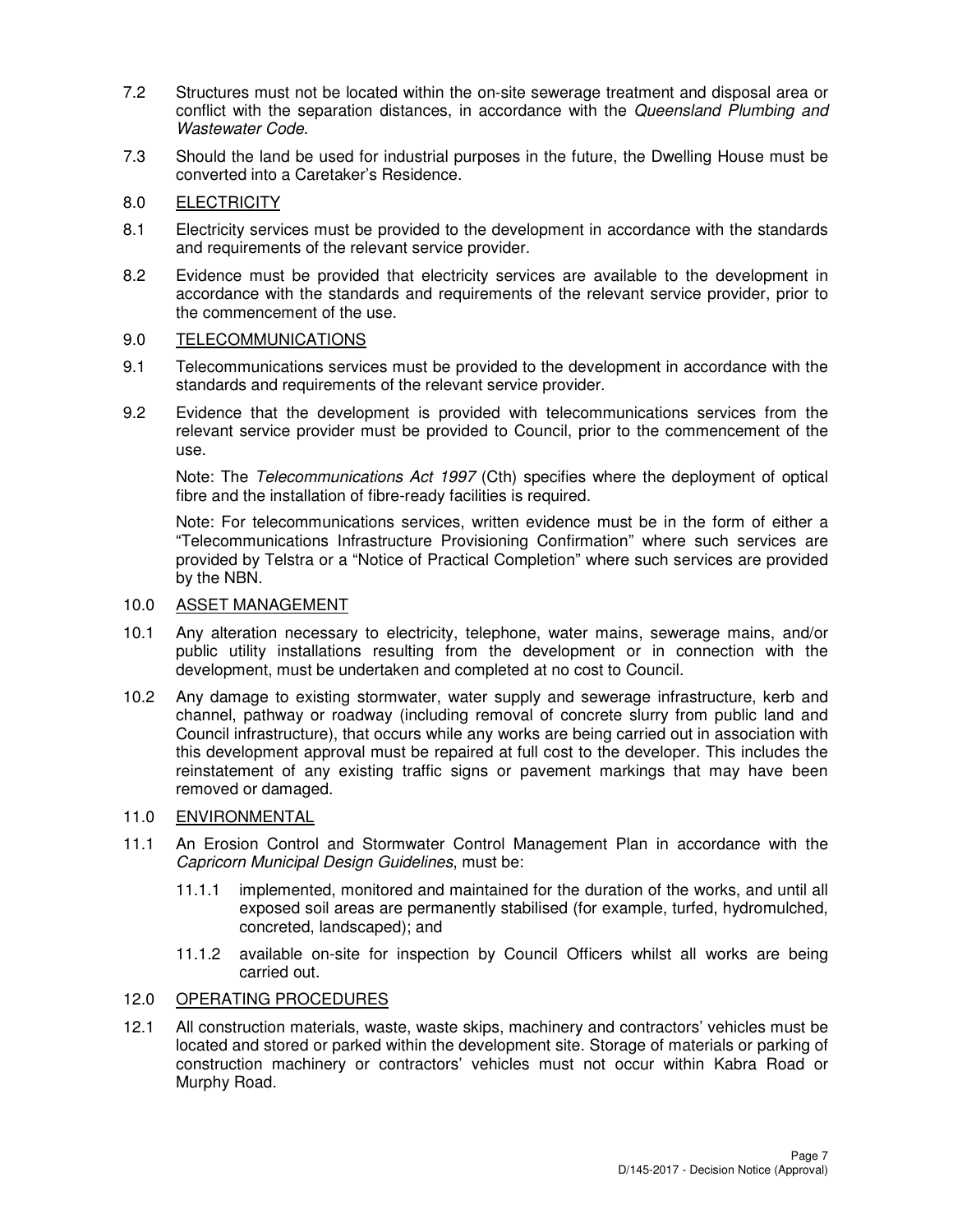# ADVISORY NOTES

#### NOTE 1. Aboriginal Cultural Heritage

It is advised that under section 23 of the Aboriginal Cultural Heritage Act 2003, a person who carries out an activity must take all reasonable and practicable measures to ensure the activity does not harm Aboriginal cultural heritage (the "cultural heritage duty of care"). Maximum penalties for breaching the duty of care are listed in the Aboriginal cultural heritage legislation. The information on Aboriginal cultural heritage is available on the Department of Aboriginal and Torres Strait Islander and Partnerships website www.datsip.qld.gov.au.

#### NOTE 2. General Environmental Duty

General environmental duty under the *Environmental Protection Act 1994* prohibits unlawful environmental nuisance caused by noise, aerosols, particles, dust, ash, fumes, light, odour or smoke beyond the boundaries of the development site during all stages of the development including earthworks, construction and operation.

## NOTE 3. General Safety Of Public During Construction

The Work Health and Safety Act 2011 and Manual of Uniform Traffic Control Devices must be complied with in carrying out any construction works, and to ensure safe traffic control and safe public access in respect of works being constructed on a road.

# NOTE 4. Works in Road Reserve Permit

It is advised that a Works in Road Reserve Permit (including a fee for the vehicle crossover and compliant with Standard Capricorn Municipal Development Guidelines, Standard Drawings) may be accepted in place of the application for a Development Permit for Operational Works (access works).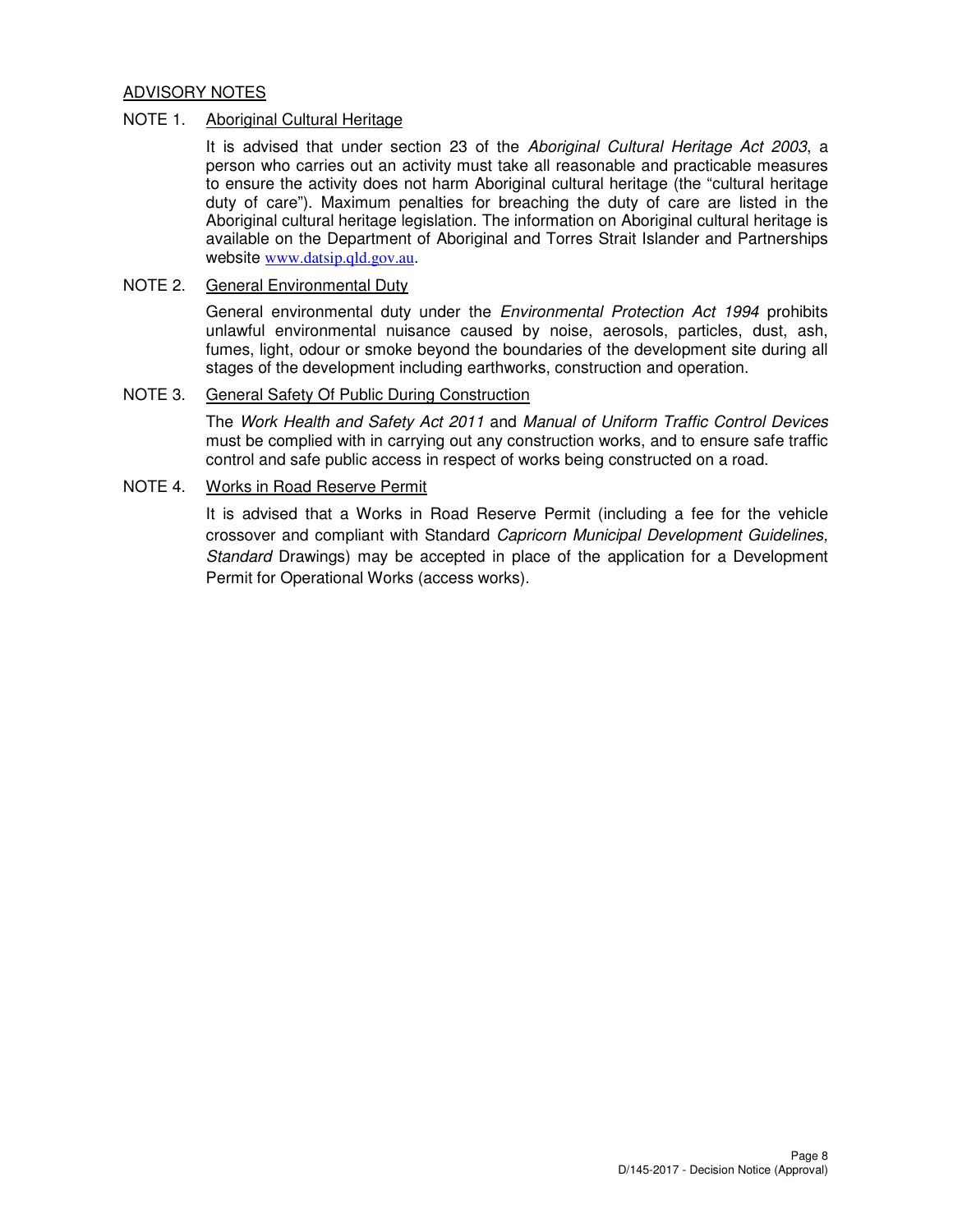

# **Attachment 2 - Appeal Rights**

PLANNING ACT 2016

The following is an extract from the Planning Act 2016 (Chapter 6)

#### **Appeal rights**

#### **229 Appeals to tribunal or P&E Court**

- (1) Schedule 1 states—
	- (a) matters that may be appealed to— (i) either a tribunal or the P&E Court; or (ii) only a tribunal; or
	- (iii) only the P&E Court; and
	- (b) the person—
		- (i) who may appeal a matter (the **appellant**); and (ii) who is a respondent in an appeal of the matter; and (iii) who is a co-respondent in an appeal of the matter;
		- and (iv) who may elect to be a co-respondent in an appeal of
- the matter. (2) An appellant may start an appeal within the appeal period.
- (3) The **appeal period** is—
	- (a) for an appeal by a building advisory agency—10 business days after a decision notice for the decision is given to the agency or
	- (b) for an appeal against a deemed refusal—at any time after the deemed refusal happens; or
	- (c) for an appeal against a decision of the Minister, under chapter 7, part 4, to register premises or to renew the registration of premises—20 business days after a notice is published under section 269(3)(a) or (4); or
	- (d) for an appeal against an infrastructure charges notice— 20 business days after the infrastructure charges notice is given to the person; or
	- (e) for an appeal about a deemed approval of a development application for which a decision notice has not been given—30 business days after the applicant gives the deemed approval notice to the assessment manager; or
	- (f) for any other appeal—20 business days after a notice of the decision for the matter, including an enforcement notice, is given to the person.
	- Note—

See the P&E Court Act for the court's power to extend the appeal period.

- (4) Each respondent and co-respondent for an appeal may be heard in the appeal.
- (5) If an appeal is only about a referral agency's response, the assessment manager may apply to the tribunal or P&E Court to withdraw from the appeal.
- (6) To remove any doubt, it is declared that an appeal against an infrastructure charges notice must not be about—
	- (a) the adopted charge itself; or
	- (b) for a decision about an offset or refund—
		- (i) the establishment cost of trunk infrastructure identified in a LGIP; or
		- (ii) the cost of infrastructure decided using the method
	- included in the local government's charges resolution.

#### **230 Notice of appeal**

- (1) An appellant starts an appeal by lodging, with the registrar of the tribunal or P&E Court, a notice of appeal that— (a) is in the approved form; and
	- (b) succinctly states the grounds of the appeal.
- (2) The notice of appeal must be accompanied by the required fee.
- (3) The appellant or, for an appeal to a tribunal, the registrar must, within the service period, give a copy of the notice of appeal to—
- (a) the respondent for the appeal; and
- (b) each co-respondent for the appeal; and
- (c) for an appeal about a development application under schedule 1, table 1, item 1—each principal submitter for the development application; and
- (d) for an appeal about a change application under schedule 1, table 1, item 2—each principal submitter for the change application; and
- (e) each person who may elect to become a co-respondent for the appeal, other than an eligible submitter who is not a principal submitter in an appeal under paragraph (c) or (d); and
- (f) for an appeal to the P&E Court—the chief executive; and
- (g) for an appeal to a tribunal under another Act—any other
- person who the registrar considers appropriate.
- (4) The **service period** is—
	- (a) if a submitter or advice agency started the appeal in the P&E Court—2 business days after the appeal is started; or
- (b) otherwise—10 business days after the appeal is started. (5) A notice of appeal given to a person who may elect to be a
- co-respondent must state the effect of subsection (6) A person elects to be a co-respondent by filing a notice of
- election, in the approved form, within 10 business days after the notice of appeal is given to the person*.*
- **231 Other appeals**
- (1) Subject to this chapter, schedule 1 and the P&E Court Act, unless the Supreme Court decides a decision or other matter under this Act is affected by jurisdictional error, the decision or matter is non-appealable.
- (2) The Judicial Review Act 1991, part 5 applies to the decision or matter to the extent it is affected by jurisdictional error.
- (3) A person who, but for subsection (1) could have made an application under the Judicial Review Act 1991 in relation to the decision or matter, may apply under part 4 of that Act for a statement of reasons in relation to the decision or matter.
- (4) In this section— **decision** includes—
	- (a) conduct engaged in for the purpose of making a decision; and
	- (b) other conduct that relates to the making of a decision; and
	- (c) the making of a decision or the failure to make a decision; and
	- (d) a purported decision; and
	- (e) a deemed refusal.
- **non-appealable**, for a decision or matter, means the decision or matter—
	- (a) is final and conclusive; and
	- (b) may not be challenged, appealed against, reviewed, quashed, set aside or called into question in any other way under the Judicial Review Act 1991 or otherwise, whether by the Supreme Court, another court, a tribunal or another entity; and
	- (c) is not subject to any declaratory, injunctive or other order of the Supreme Court, another court, a tribunal or another entity on any ground.

#### **232 Rules of the P&E Court**

- (1) A person who is appealing to the P&E Court must comply with the rules of the court that apply to the appeal.
- (2) However, the P&E Court may hear and decide an appeal even if the person has not complied with rules of the P&E Court.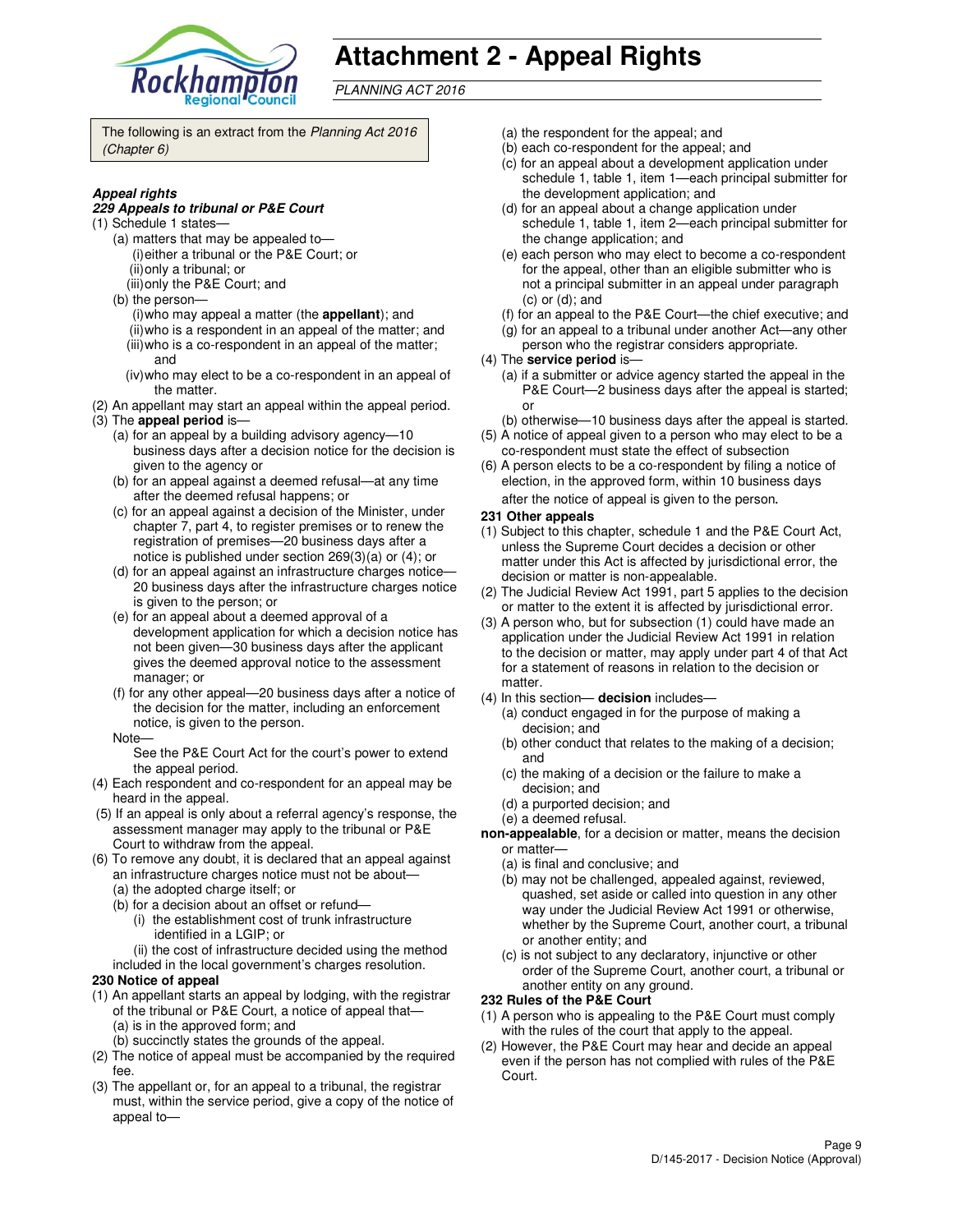

# **Appeal Rights**

PLANNING ACT 2016

#### **Schedule 1 Appeals section 229**

# **1 Appeal rights and parties to appeals**

- (1) Table 1 states the matters that may be appealed to—(a) the P&E court; or (b) a tribunal.
- (2) However, table 1 applies to a tribunal only if the matter involves—
	- (a) the refusal, or deemed refusal of a development application, for—
	- (i) a material change of use for a classified building; or
	- (ii) operational work associated with building work, a retaining wall, or a tennis court; or (b) a provision of a development approval for—
	- (i) a material change of use for a classified building; or
- (ii) operational work associated with building work, a retaining wall, or a tennis court; or
	- (c) if a development permit was applied for—the decision to give a preliminary approval for—
		- (i) a material change of use for a classified building; or
		- (ii) operational work associated with building work, a retaining wall, or a tennis court; or
	- (d) a development condition if—
		- (i) the development approval is only for a material change of use that involves the use of a building classified under the Building Code as a class 2 building; and
		- (ii) the building is, or is proposed to be, not more than 3 storeys; and
		- (iii) the proposed development is for not more than 60 sole-occupancy units; or
	- (e) a decision for, or a deemed refusal of, an extension application for a development approval that is only for a material change of use of a classified building; or
	- (f) a decision for, or a deemed refusal of, a change application for a development approval that is only for a material change of use of a classified building; or
	- (g) a matter under this Act, to the extent the matter relates to—
		- (i) the Building Act, other than a matter under that Act that may or must be decided by the Queensland Building and Construction Commission; or
		- (ii) the Plumbing and Drainage Act, part 4 or 5; or
	- (h) a decision to give an enforcement notice in relation to a matter under paragraphs (a) to (g); or
	- (i) a decision to give an infrastructure charges notice; or
	- (j) the refusal, or deemed refusal, of a conversion application; or
	- (k) a matter that, under another Act, may be appealed to the tribunal; or
	- (l) a matter prescribed by regulation.
- (3) Also, table 1 does not apply to a tribunal if the matter
- involves—
	- (a) for a matter in subsection  $(2)(a)$  to  $(d)$ 
		- (i) a development approval for which the development application required impact assessment; and
		- (ii) a development approval in relation to which the assessment manager received a properly made submission for the development application; or
	- (b) a provision of a development approval about the identification or inclusion, under a variation approval, of a matter for the development.
- (4) Table 2 states the matters that may be appealed only to the P&E Court.
- (5) Table 3 states the matters that may be appealed only to the tribunal.
- (6) In each table—
	- (a) column 1 states the appellant in the appeal; and
	- (b) column 2 states the respondent in the appeal; and
	- (c) column 3 states the co-respondent (if any) in the appeal; and
	- (d) column 4 states the co-respondents by election (if any) in the appeal.
- (7) If the chief executive receives a notice of appeal under section 230(3)(f), the chief executive may elect to be a corespondent in the appeal.

## **Table 1**

| Appeals to the P&E Court and, for certain matters, to a tribunal                                                 |                                                                                                                                |                                                                                          |                                                       |  |
|------------------------------------------------------------------------------------------------------------------|--------------------------------------------------------------------------------------------------------------------------------|------------------------------------------------------------------------------------------|-------------------------------------------------------|--|
| 1. Development applications<br>An appeal may be made against-<br>(c) a provision of the development approval; or | (a) the refusal of all or part of the development application; or<br>(b) the deemed refusal of the development application; or | (d) if a development permit was applied for—the decision to give a preliminary approval. |                                                       |  |
| Column 1                                                                                                         | Column 2                                                                                                                       | Column 3                                                                                 | Column 4                                              |  |
| Appellant                                                                                                        | Respondent                                                                                                                     | Co-respondent                                                                            | Co-respondent by election                             |  |
|                                                                                                                  |                                                                                                                                | $($ if any $)$                                                                           | $($ if any $)$                                        |  |
| The applicant                                                                                                    | The assessment<br>manager                                                                                                      | If the appeal is about<br>a concurrence                                                  | 1 A concurrence agency that is<br>not a co-respondent |  |

agency's referral

2 If a chosen Assessment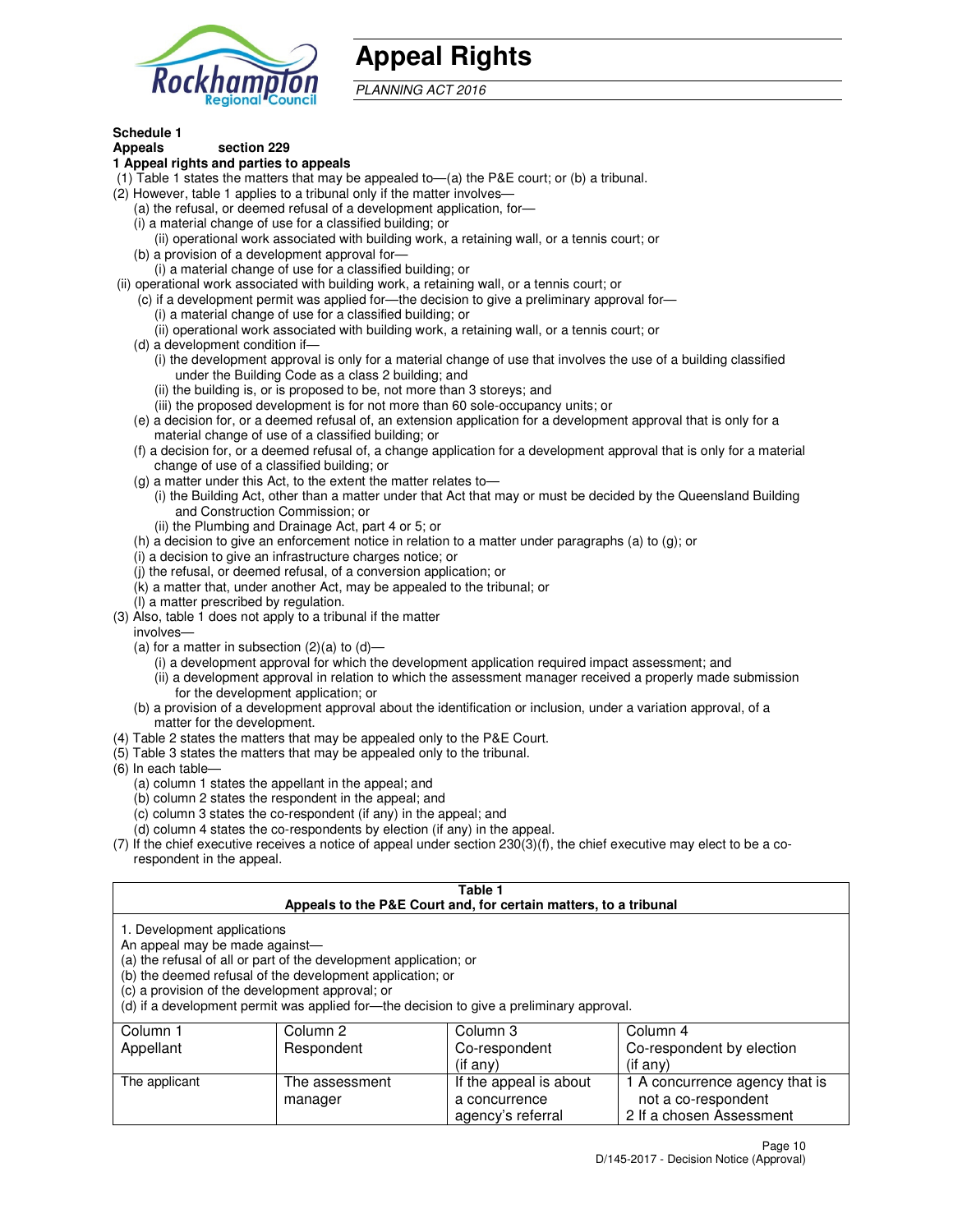|                                                                                                                                                                                                      |                                                                                                                                                                                                                               | Table 1<br>Appeals to the P&E Court and, for certain matters, to a tribunal                                                                                                                                                                                                     |                                                                                                                                                                                                                                                                                                                                                 |
|------------------------------------------------------------------------------------------------------------------------------------------------------------------------------------------------------|-------------------------------------------------------------------------------------------------------------------------------------------------------------------------------------------------------------------------------|---------------------------------------------------------------------------------------------------------------------------------------------------------------------------------------------------------------------------------------------------------------------------------|-------------------------------------------------------------------------------------------------------------------------------------------------------------------------------------------------------------------------------------------------------------------------------------------------------------------------------------------------|
|                                                                                                                                                                                                      |                                                                                                                                                                                                                               | response-the<br>concurrence agency                                                                                                                                                                                                                                              | manager is the respondent-<br>the prescribed assessment<br>manager<br>3 Any eligible advice agency for<br>the application<br>4 Any eligible submitter for the<br>application                                                                                                                                                                    |
| 2. Change applications<br>An appeal may be made against-<br>(b) a deemed refusal of a change application.                                                                                            |                                                                                                                                                                                                                               |                                                                                                                                                                                                                                                                                 | (a) a responsible entity's decision for a change application, other than a decision made by the P&E court; or                                                                                                                                                                                                                                   |
| Column 1<br>Appellant                                                                                                                                                                                | Column <sub>2</sub><br>Respondent                                                                                                                                                                                             | Column 3<br>Co-respondent<br>(if any)                                                                                                                                                                                                                                           | Column 4<br>Co-respondent by election<br>(if any)                                                                                                                                                                                                                                                                                               |
| 1 The applicant<br>2 If the responsible<br>entity is the<br>assessment<br>manager-an<br>affected entity that<br>gave a pre-request<br>notice or response<br>notice                                   | The responsible<br>entity                                                                                                                                                                                                     | If an affected entity<br>starts the appeal-the<br>applicant                                                                                                                                                                                                                     | 1 A concurrence agency for the<br>development application<br>2 If a chosen assessment<br>manager is the respondent-<br>the prescribed assessment<br>manager<br>3 A private certifier for the<br>development application<br>4 Any eligible advice agency for<br>the change application<br>5 Any eligible submitter for the<br>change application |
| 3. Extension applications<br>An appeal may be made against-<br>Column 1<br>Appellant                                                                                                                 | (a) the assessment manager's decision about an extension application; or<br>(b) a deemed refusal of an extension application.<br>Column <sub>2</sub><br>Respondent                                                            | Column 3<br>Co-respondent                                                                                                                                                                                                                                                       | Column 4<br>Co-respondent by election                                                                                                                                                                                                                                                                                                           |
| 1 The applicant<br>1<br>2 For a matter other<br>than a deemed<br>refusal of an<br>extension<br>application $-$ a<br>concurrence<br>agency, other than<br>the chief executive,<br>for the application | The assessment<br>manager                                                                                                                                                                                                     | (if any)<br>If a concurrence<br>agency starts the<br>appeal - the applicant                                                                                                                                                                                                     | (if any)<br>If a chosen assessment<br>manager is the respondent $-$ the<br>prescribed assessment manager                                                                                                                                                                                                                                        |
| 4. Infrastructure charges notices<br>a) The notice involved an error relating to $-$<br>(i)<br>An offset or refund; or<br>(ii)<br>imposed the amount.                                                | (i) The application of the relevant adopted charge; or<br>Examples of errors in applying an adopted charge -<br>The working out of extra demands, for section 120; or<br>b) The was no decision about an offset or refund; or | The incorrect application of gross floor area for a non-residential development<br>Applying an incorrect 'use category', under a regulation, to the development<br>c) If the infrastructure charges notice states a refund will be given - the timing for giving the refund; or | An appeal may be made against an infrastructure charges notice on 1 or more of the following grounds<br>d) The amount of the charge is so unreasonable that no reasonable relevant local government could have                                                                                                                                  |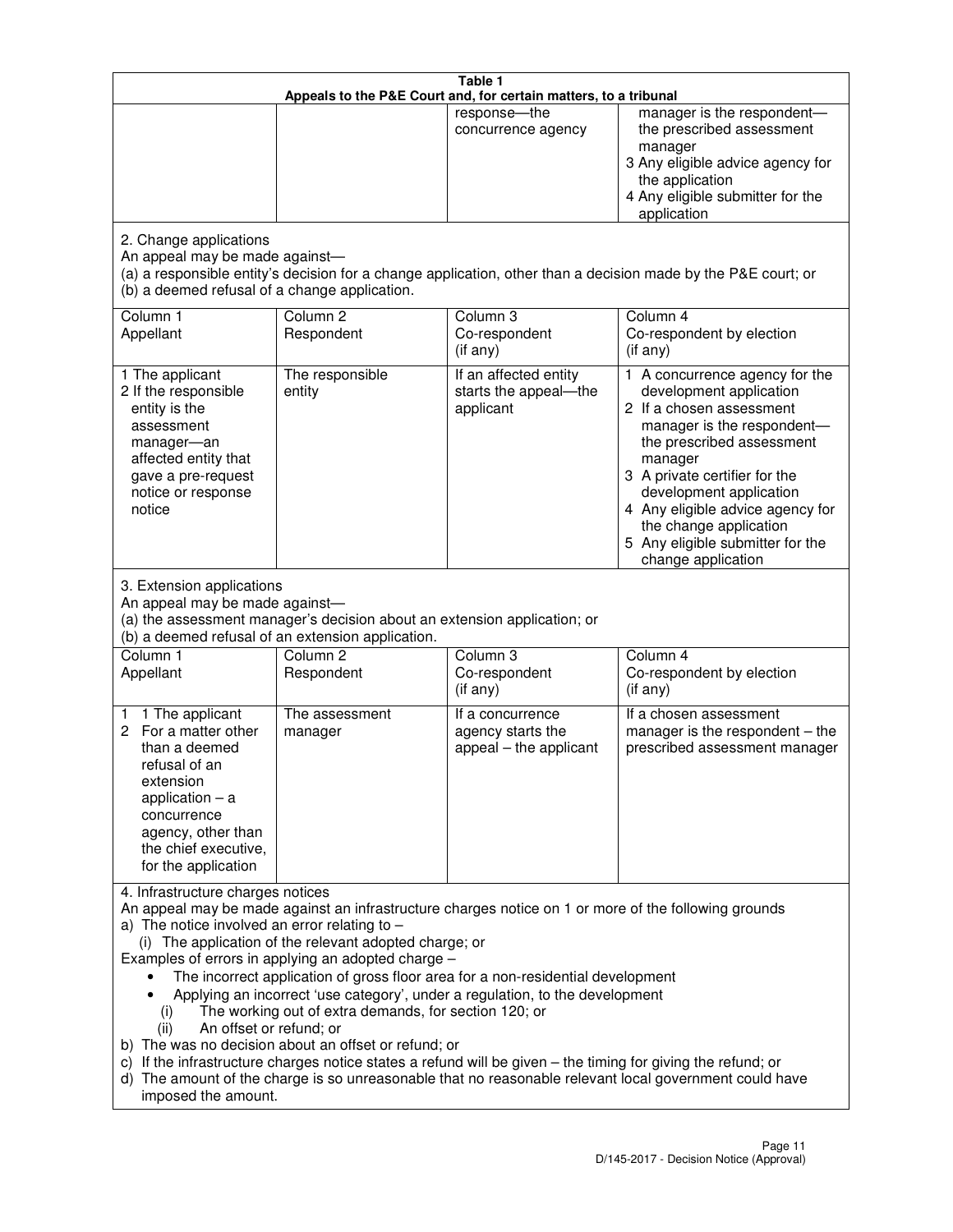|                                                                                                                 |                                                                           | Table 1                                                          |                                                                                                                                                                            |
|-----------------------------------------------------------------------------------------------------------------|---------------------------------------------------------------------------|------------------------------------------------------------------|----------------------------------------------------------------------------------------------------------------------------------------------------------------------------|
|                                                                                                                 |                                                                           | Appeals to the P&E Court and, for certain matters, to a tribunal |                                                                                                                                                                            |
| Column <sub>1</sub><br>Appellant                                                                                | Column <sub>2</sub><br>Respondent                                         | Column 3<br>Co-respondent<br>(if any)                            | Column 4<br>Co-respondent by election<br>(if any)                                                                                                                          |
| The person given the<br>Infrastructure charges<br>notice                                                        | The local government<br>that gave the<br>infrastructure charges<br>notice |                                                                  |                                                                                                                                                                            |
| 5. Conversion applications<br>An appeal may be made against-<br>(a) the refusal of a conversion application; or | (b) a deemed refusal of a conversion application.                         |                                                                  |                                                                                                                                                                            |
| Column <sub>1</sub><br>Appellant                                                                                | Column <sub>2</sub><br>Respondent                                         | Column <sub>3</sub><br>Co-respondent<br>(if any)                 | Column 4<br>Co-respondent by election<br>(i f any)                                                                                                                         |
| The applicant                                                                                                   | The local government<br>to which the conversion<br>application was made   |                                                                  |                                                                                                                                                                            |
| 6. Enforcement notices                                                                                          | An appeal may be made against the decision to give an enforcement notice. |                                                                  |                                                                                                                                                                            |
| Column <sub>1</sub><br>Appellant                                                                                | Column <sub>2</sub><br>Respondent                                         | Column 3<br>Co-respondent<br>(if any)                            | Column 4<br>Co-respondent by election<br>(if any)                                                                                                                          |
| The person given the<br>enforcement notice                                                                      | The enforcement<br>authority                                              |                                                                  | If the enforcement authority is<br>not the local government for<br>the premises in relation to which<br>the offence is alleged to have<br>happened-the local<br>government |
|                                                                                                                 |                                                                           | 9 Tahle                                                          |                                                                                                                                                                            |

|                                                                                         |                                                                                                                                                       | i avic 4<br>Appeals to the P&E Court only                                         |                                                                                                                                                                                                                        |
|-----------------------------------------------------------------------------------------|-------------------------------------------------------------------------------------------------------------------------------------------------------|-----------------------------------------------------------------------------------|------------------------------------------------------------------------------------------------------------------------------------------------------------------------------------------------------------------------|
| 1. Appeals from tribunal<br>section 252, on the ground of-<br>(b) jurisdictional error. | An appeal may be made against a decision of a tribunal, other than a decision under<br>(a) an error or mistake in law on the part of the tribunal; or |                                                                                   |                                                                                                                                                                                                                        |
| Column 1<br>Appellant                                                                   | Column <sub>2</sub><br>Respondent                                                                                                                     | Column <sub>3</sub><br>Co-respondent<br>(i f any)                                 | Column 4<br>Co-respondent by election<br>(if any)                                                                                                                                                                      |
| A party to the<br>proceedings for the<br>decision                                       | The other party to the<br>proceedings for the<br>decision                                                                                             | $\overline{\phantom{0}}$                                                          |                                                                                                                                                                                                                        |
| 2. Eligible submitter appeals<br>(b) a variation request.                               | application, to the extent that the decision relates to-                                                                                              |                                                                                   | An appeal may be made against the decision to give a development approval, or an approval for a change<br>(a) any part of the development application for the development approval that required impact assessment; or |
| Column 1<br>Appellant                                                                   | Column <sub>2</sub><br>Respondent                                                                                                                     | Column 3<br>Co-respondent<br>(if any)                                             | Column 4<br>Co-respondent by election<br>$($ if any $)$                                                                                                                                                                |
| 1 For a development<br>application-an<br>eligible submitter for<br>the development      | 1 For a development<br>application-the<br>assessment<br>manager                                                                                       | 1 The applicant<br>2 If the appeal is<br>about a concurrence<br>agency's referral | Another eligible<br>submitter for the<br>application                                                                                                                                                                   |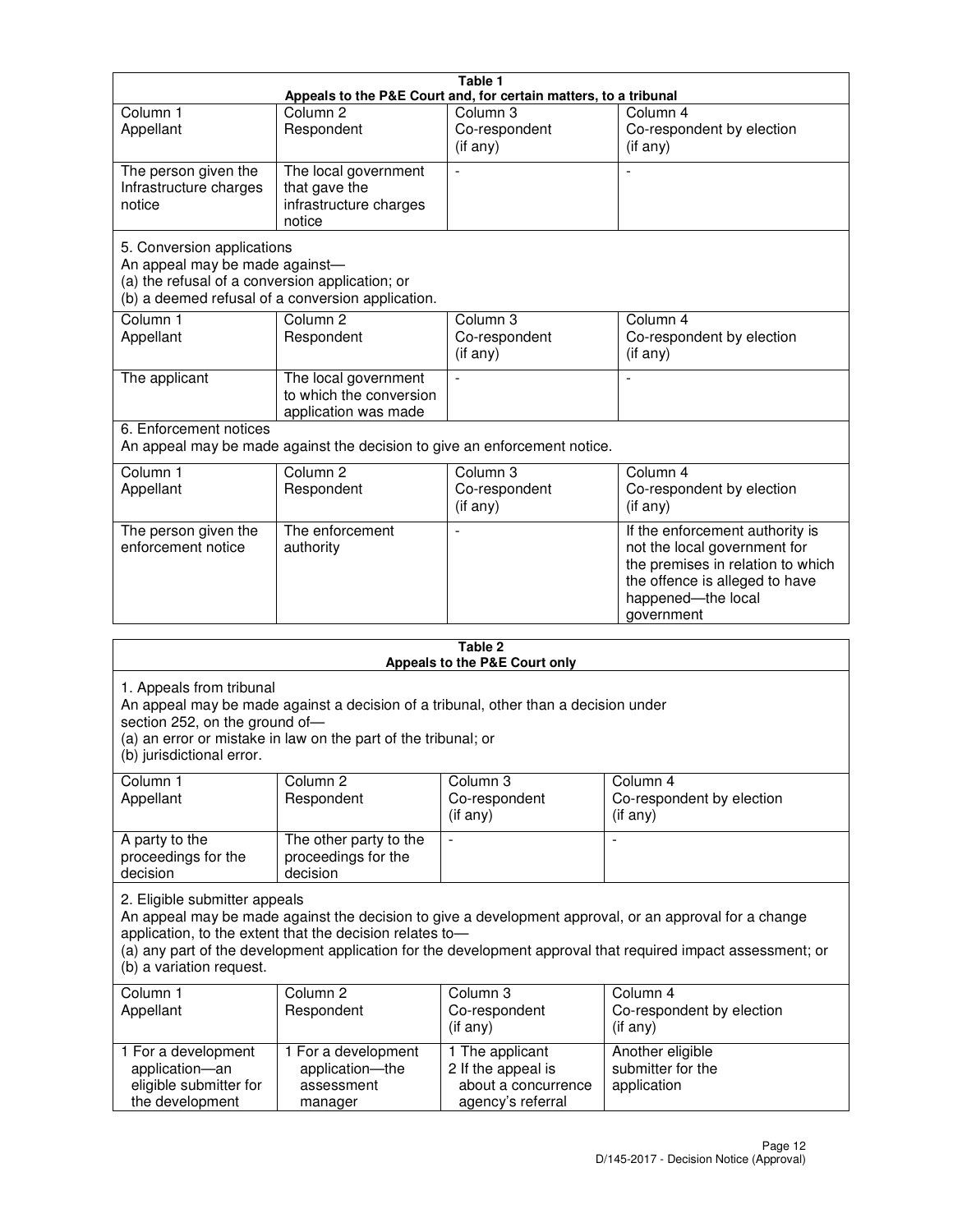|                                                                                                                                                                                                                                                                                               |                                                                                                                                                                                                                                         | Table 2<br>Appeals to the P&E Court only                                                                                |                                                                                                           |
|-----------------------------------------------------------------------------------------------------------------------------------------------------------------------------------------------------------------------------------------------------------------------------------------------|-----------------------------------------------------------------------------------------------------------------------------------------------------------------------------------------------------------------------------------------|-------------------------------------------------------------------------------------------------------------------------|-----------------------------------------------------------------------------------------------------------|
| application<br>2 For a change<br>application-an<br>eligible submitter for<br>the change<br>application                                                                                                                                                                                        | 2 For a change<br>application-the<br>responsible entity                                                                                                                                                                                 | response-the<br>concurrence agency                                                                                      |                                                                                                           |
| required impact assessment; or<br>(b) a variation request.                                                                                                                                                                                                                                    | 3. Eligible submitter and eligible advice agency appeals<br>An appeal may be made against a provision of a development approval, or failure to<br>include a provision in the development approval, to the extent the matter relates to- |                                                                                                                         | (a) any part of the development application or the change application, for the development approval, that |
| Column 1<br>Appellant                                                                                                                                                                                                                                                                         | Column <sub>2</sub><br>Respondent                                                                                                                                                                                                       | Column 3<br>Co-respondent<br>(if any)                                                                                   | Column 4<br>Co-respondent by election<br>(i f any)                                                        |
| 1 For a development<br>application-an<br>eligible submitter for<br>the development<br>application<br>2 For a change<br>application-an<br>eligible submitter for<br>the change<br>application<br>3 An eligible advice<br>agency for the<br>development<br>application or<br>change application | 1 For a development<br>application-the<br>assessment<br>manager<br>2 For a change<br>application-the<br>responsible entity                                                                                                              | 1 The applicant<br>2 If the appeal is<br>about a concurrence<br>agency's referral<br>response-the<br>concurrence agency | Another eligible submitter for the<br>application                                                         |
| 4. Compensation claims<br>An appeal may be made against-                                                                                                                                                                                                                                      | (a) a decision under section 32 about a compensation claim; or<br>(b) a decision under section 265 about a claim for compensation; or<br>(c) a deemed refusal of a claim under paragraph (a) or (b).                                    |                                                                                                                         |                                                                                                           |
| Column 1<br>Appellant                                                                                                                                                                                                                                                                         | Column 2<br>Respondent                                                                                                                                                                                                                  | Column 3<br>Co-respondent<br>(if any)                                                                                   | Column 4<br>Co-respondent by election<br>(i f any)                                                        |
| A person dissatisfied<br>with the decision                                                                                                                                                                                                                                                    | The local<br>government to which<br>the claim was made                                                                                                                                                                                  |                                                                                                                         | $\blacksquare$                                                                                            |
| 5. Registered premises                                                                                                                                                                                                                                                                        | An appeal may be made against a decision of the Minister under chapter 7, part 4.                                                                                                                                                       |                                                                                                                         |                                                                                                           |
| Column <sub>1</sub><br>Appellant                                                                                                                                                                                                                                                              | Column <sub>2</sub><br>Respondent                                                                                                                                                                                                       | Column 3<br>Co-respondent<br>(if any)                                                                                   | Column 4<br>Co-respondent by election<br>(if any)                                                         |
| 1 A person given a<br>decision notice about<br>the decision<br>2 If the decision is to<br>register premises or<br>renew the<br>registration of<br>premises-an owner<br>or occupier of                                                                                                         | The Minister                                                                                                                                                                                                                            | $\overline{\phantom{a}}$                                                                                                | If an owner or occupier starts the<br>appeal – the owner of the<br>registered premises                    |